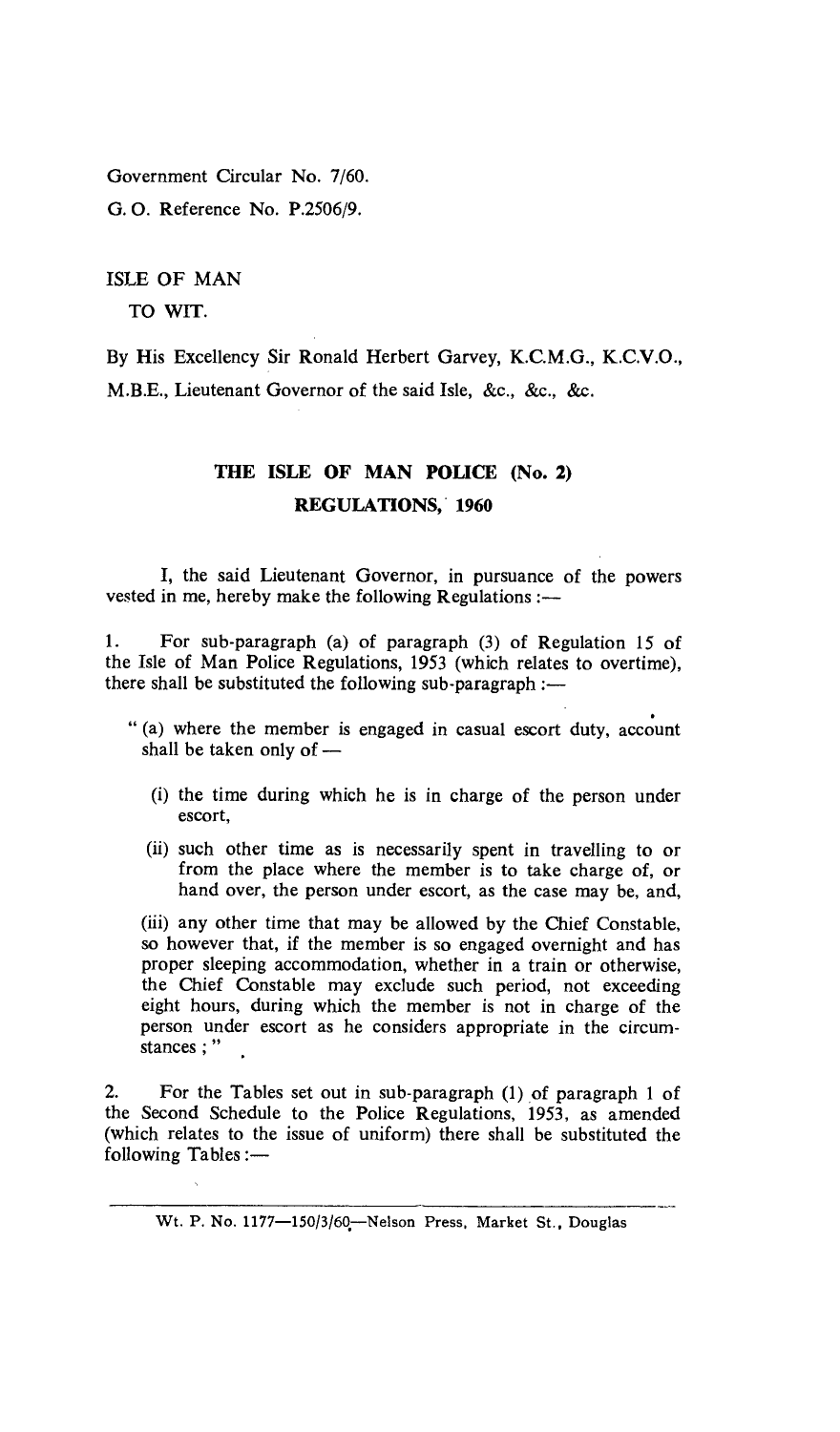# " Tables

### Men

 $\hat{\mathbf{v}}$ 

| Article                           | Issue                                                                                                                      | Period of<br>Wear | Number in<br>Possession                               |
|-----------------------------------|----------------------------------------------------------------------------------------------------------------------------|-------------------|-------------------------------------------------------|
| Jacket                            | One annually                                                                                                               | Four years        | Four                                                  |
| Trousers                          | Two pairs annually                                                                                                         | Two years         | Four pairs                                            |
| Greatcoat                         | As required                                                                                                                |                   | One or two as may<br>be determined by the<br>Governor |
| Cape<br>Raincoat or<br>mackintosh | As required                                                                                                                |                   | Two                                                   |
|                                   | As required                                                                                                                |                   | Two                                                   |
| <b>Headdress</b>                  | As required                                                                                                                |                   | Two                                                   |
| <b>Shirts</b>                     | Two annually, after an initial<br>issue of not less than four<br>nor more than six as may be<br>determined by the Governor |                   |                                                       |
| Collars<br>Ties                   | Three for each shirt issued<br>Two annually                                                                                |                   |                                                       |

## Women

 $\sim$ 

| Article                   | Issue                                                                                                                      | Period of<br>Wear | Number in<br>Possession                               |
|---------------------------|----------------------------------------------------------------------------------------------------------------------------|-------------------|-------------------------------------------------------|
| Jacket                    | One annually                                                                                                               | Four years        | Four                                                  |
| Skirt                     | Two annually                                                                                                               | Two years         | Four                                                  |
| Greatcoat                 | As required                                                                                                                |                   | One or two as may<br>be determined by the<br>Governor |
| Raincoat or<br>mackintosh | As required                                                                                                                |                   | Two                                                   |
| Headdress                 | As required                                                                                                                |                   | Two                                                   |
| <b>Shirts</b>             | Two annually, after an initial<br>issue of not less than four<br>nor more than six as may be<br>determined by the Governor |                   |                                                       |
| Collars                   | Three for each shirt issued                                                                                                |                   |                                                       |
| Ties                      | Two annually                                                                                                               |                   |                                                       |
| Stockings                 | Twelve pairs annually                                                                                                      |                   | ,,                                                    |